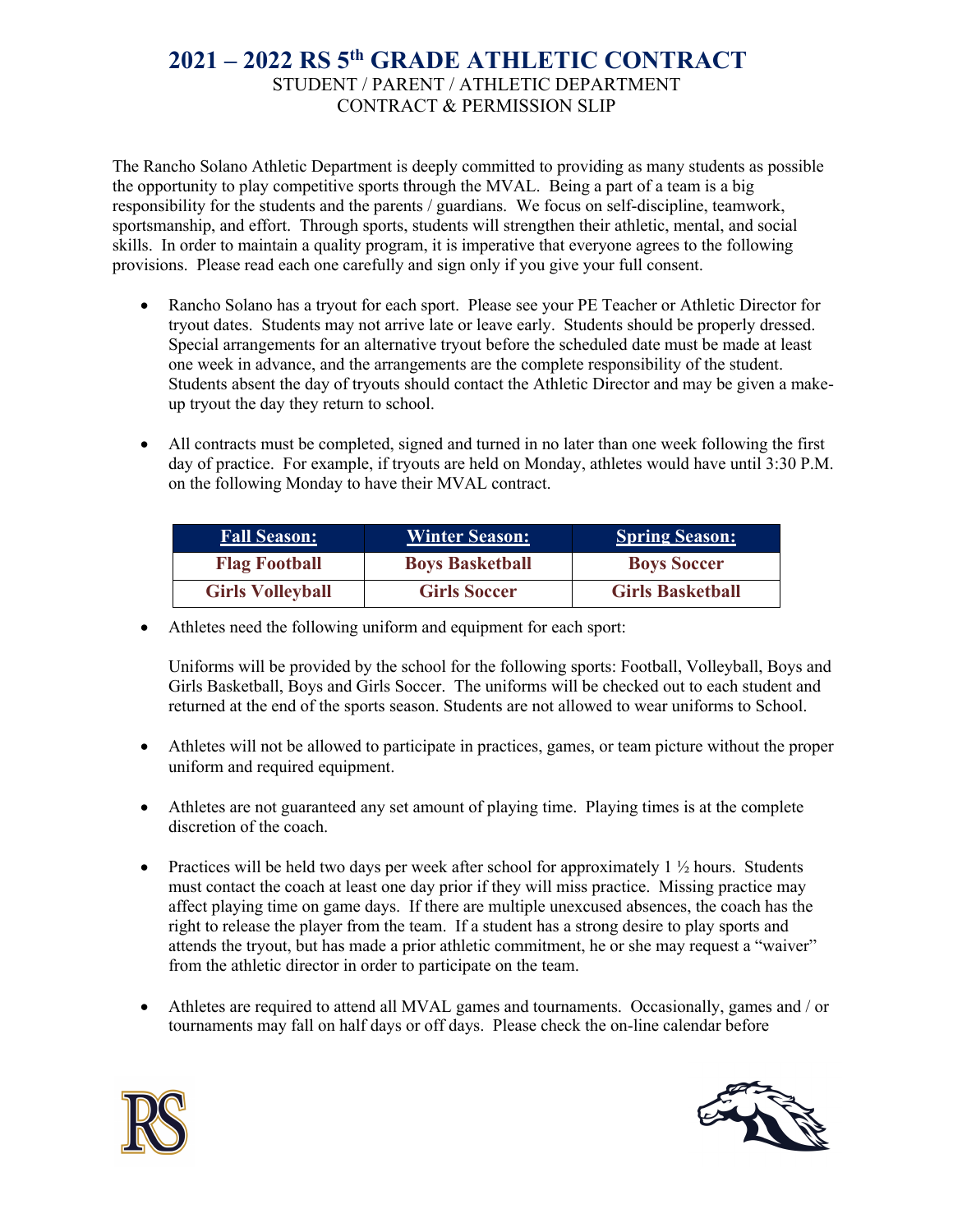## **2021 – 2022 RS 5th GRADE ATHLETIC CONTRACT** STUDENT / PARENT / ATHLETIC DEPARTMENT CONTRACT & PERMISSION SLIP

committing to becoming a member of a team. If a player misses a game or practice, the coach may choose to limit or eliminate playing time.

- Athletes are not allowed to quit the team once they have made this commitment. Permission to quit will only be granted by the Athletic Director and only if it is determined that the student's well-being is in jeopardy. If a student chooses to quit without permission, his or her decision will be kept on file and will affect future eligibility with regard to the athletic program.
- Athletes are required to turn in all academic work on time. Leaving campus for athletic activity will not be an excuse for any missed work or assignments. Failure to turn in work may be grounds for immediate suspension or removal from an athletic team.
- Athletic eligibility will be based on the requirements set forth in the student handbook.
- Teachers who are concerned about the academic progress of an athlete during the course of a season may request a conference with the Athletic Director to discuss the student's future participation on the team. This conference may lead to probation, make-up work, suspension, or dismissal from the team.
- For safety reasons, athletes must remain seated on the bus and exhibit exemplary behavior at all times on and off our campus. Any athlete who is reprimanded for inappropriate behavior at any time may be subject to suspension or removal from an athletic team.
- Any student who receives a non-academic agenda signing will not be allowed to participate in the next athletic contest. Any student who receives a discipline notice will be immediately removed from his or her athletic team for the remainder of the season.
- Athletes must be quality representatives of Rancho Solano Preparatory School at all times, displaying exemplary sportsmanship and respect for others. Parents, coaches, and athletes must maintain the highest level of respect for opposing schools, players, coaches, parents, and officials. There is a zero-tolerance policy with regard to arguing, swearing, or fighting. Win or lose, opponents must be sincerely congratulated at the conclusion of all athletic contests. Rancho Solano Athletics will also maintain the utmost respect for all facilities and grounds.